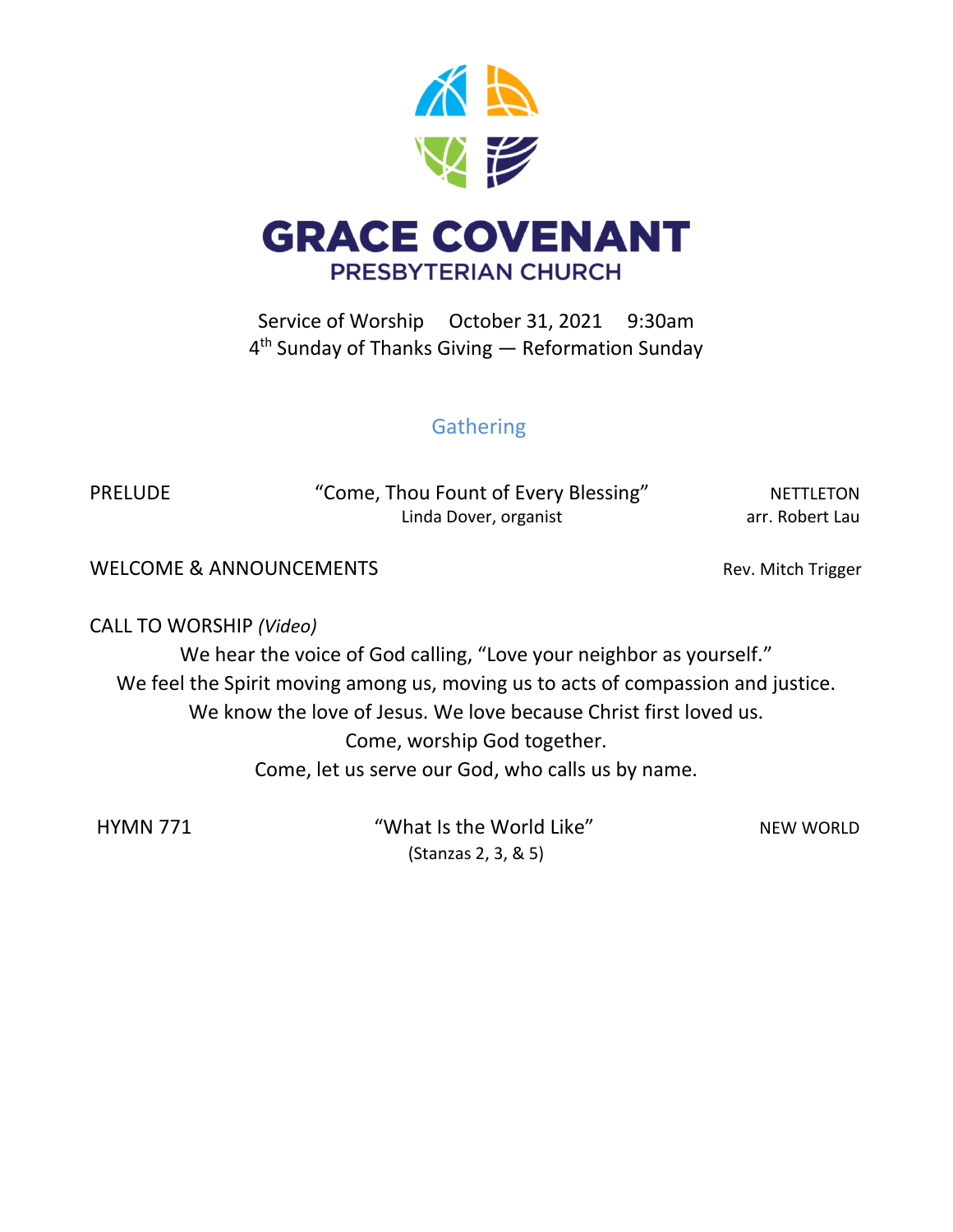

Guitar chords do not correspond with keyboard harmony.

This text and tune were written to conclude a hymn festival at the 2009 Annual Conference of The Hymn Society in the United States and Canada. Four parables framed both the festival and the hymn: the Mustard Seed, the Prodigal Son, the Good Samaritan, and the Ten Bridesmaids.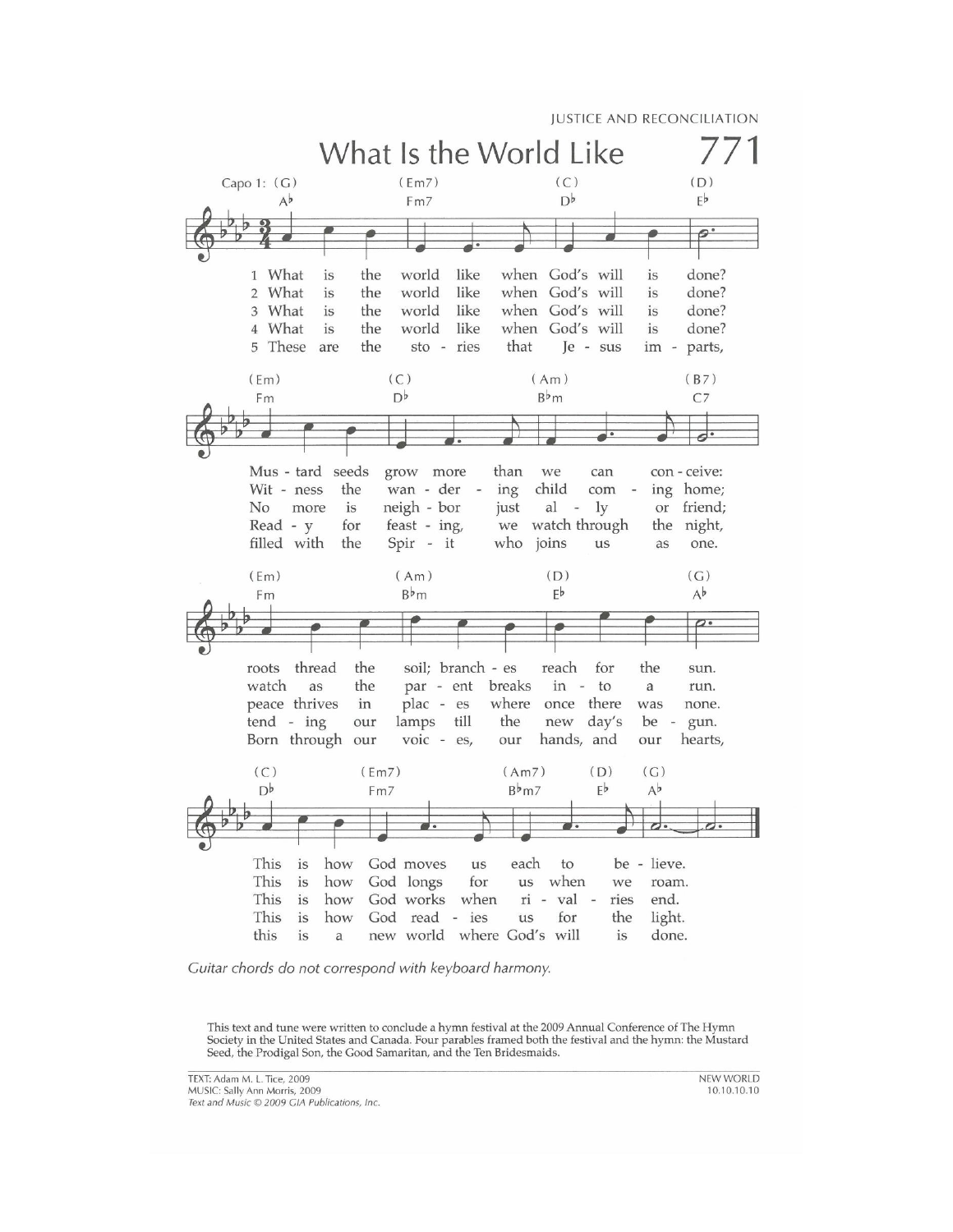## TIME WITH THE CHILDREN

#### PRAYER OF THE DAY

Compassionate God, Jesus set the standard for loving others. He healed, he comforted, he lifted up, he taught, and he loved others. Help us to love our neighbors as we love ourselves. Help us to be kind, generous, and open to those around us. Above all, help to see all people as your children, all as neighbors to one another. Amen.

## ASSURANCE OF GOD'S LOVE & SHARING THE PEACE OF CHRIST

One: May the peace of Christ be with you.

## **All: And also with you and all others!**

GOSPEL LESSON The Gospel of Luke 10:25–37Kevin Johnson

Just then a lawyer stood up to test Jesus. "Teacher," he said, "what must I do to inherit eternal life?" He said to him, "What is written in the law? What do you read there?" He answered, "You shall love the Lord your God with all your heart, and with all your soul, and with all your strength, and with all your mind; and your neighbor as yourself." And he said to him, "You have given the right answer; do this, and you will live."

But wanting to justify himself, he asked Jesus, "And who is my neighbor?"

Jesus replied, "A man was going down from Jerusalem to Jericho, and fell into the hands of robbers, who stripped him, beat him, and went away, leaving him half dead. Now by chance a priest was going down that road; and when he saw him, he passed by on the other side. So likewise a Levite, when he came to the place and saw him, passed by on the other side. But a Samaritan while traveling came near him; and when he saw him, he was moved with pity. He went to him and bandaged his wounds, having poured oil and wine on them. Then he put him on his own animal, brought him to an inn, and took care of him. The next day he took out two denarii, gave them to the innkeeper, and said, 'Take care of him; and when I come back, I will repay you whatever more you spend.' Which of these three, do you think, was a neighbor to the man who fell into the hands of the robbers?" He said, "The one who showed him mercy." Jesus said to him, "Go and do likewise."

ANTHEM "Foundations" arr. Joseph Martin *Incorporating* "How Firm a Foundation" and "Brethren, We Have Met to Worship" Linda Dover & Chris Krug, 4-hand piano Chancel Singers I Lauren Bond, Karen Kesler, Laura Farris, Susan Hayden, Susan Sutherland, Sue Trigger, Linda Bruns, David Sutherland, Paul Bruns, & Bob Dover

*How firm a foundation, ye saints of the Lord, is laid for your faith in God's excellent Word!*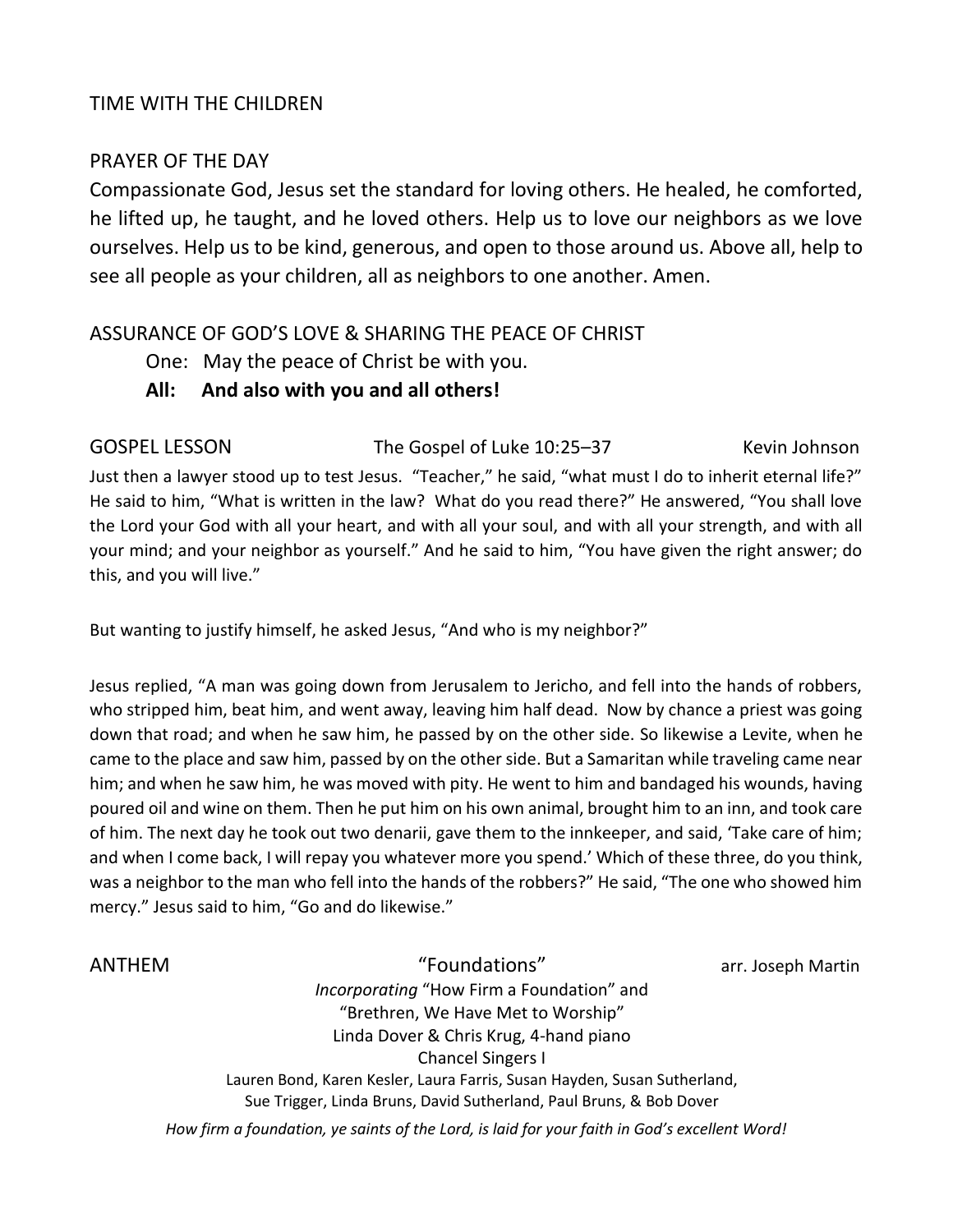*What more can we say than to you he hath said, to you who for refuge to Jesus have fled? "Fear not, I am with thee; O be not dismayed, for I am thy God, and will still give thee aid; I'll strengthen thee, help thee, and cause thee to stand, upheld by my righteous, omnipotent hand."*

> *Brethren, we have met to worship and adore the Lord our God. Will you pray with all your power while we try to preach the word? All is vain unless the Spirit of the holy One comes down. Brethren, pray, and holy manna will be showered all around.*

*Sisters, will you join and help us? Moses' sister aided him. Will you help the trembling mourners who are struggling hard with sin? Tell them all about the Savior. Tell them that he will be found. Sisters, pray, and holy manna will be showered all around.*

*Let us love our God supremely; let us love each other, too. Let us love and pray for others till our God makes all things new. Then he'll call us home to heaven; at his table we'll sit down. Christ will gird himself and serve us with sweet manna all around. Sing alleluia, alleluia!*

EPISTLE (Letter) LESSON The Letter of James 4:11–12

Do not speak evil against one another, brothers and sisters. Whoever speaks evil against another or judges another, speaks evil against the law and judges the law; but if you judge the law, you are not a doer of the law but a judge. There is one lawgiver and judge who is able to save and to destroy. So who, then, are you to judge your neighbor?

> Holy wisdom, holy words, **Thanks be to God.**

SERMON **EXAMON** "Like a Good Neighbor" Rev. Mitch Trigger

A CALL TO STEWARDSHIP

PRAYERS OF THE PEOPLE

Sending

HYMN 766 "The Church of Christ Cannot Be Bound"MC KEE (Stanzas 1, 3, 4)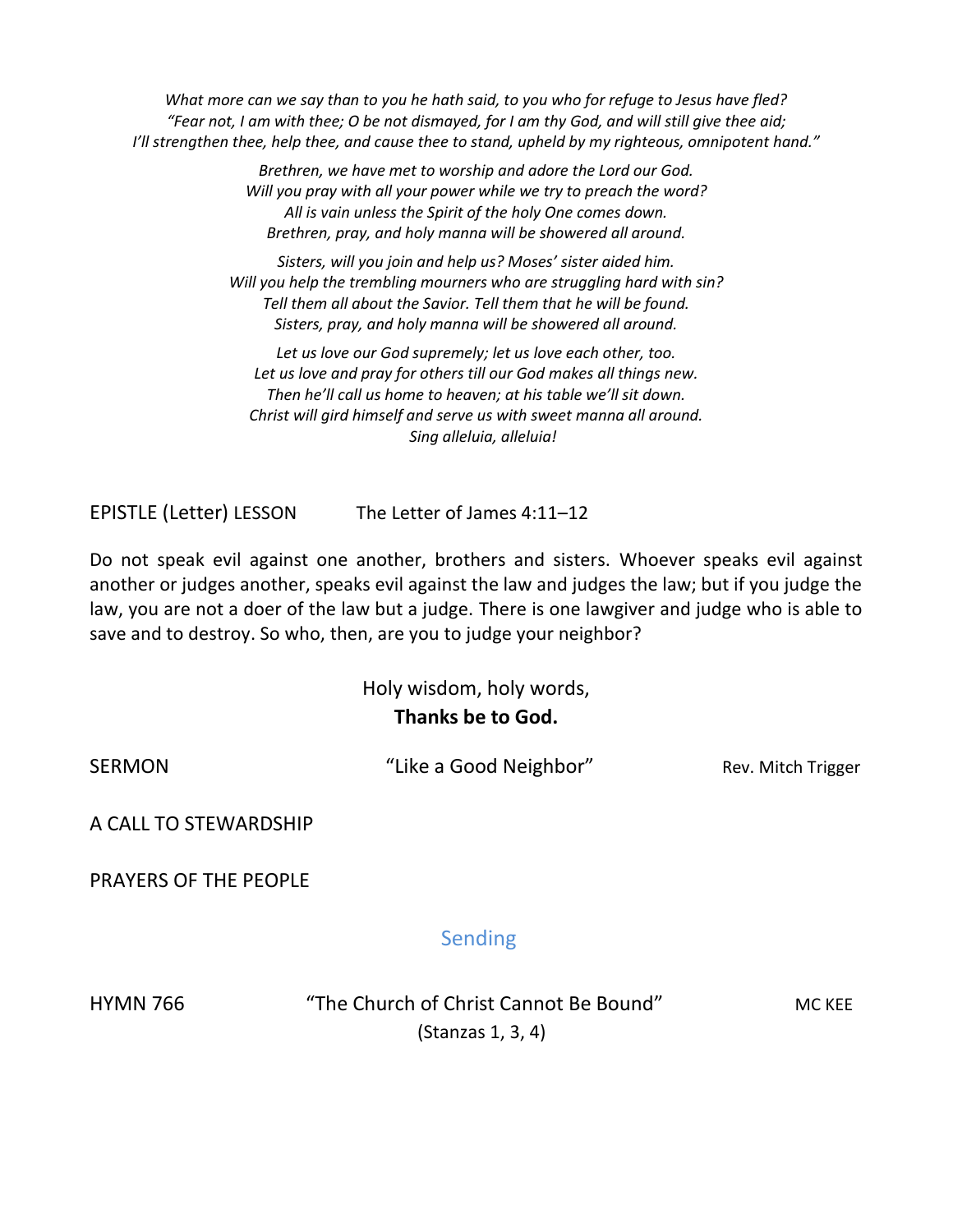**JUSTICE AND RECONCILIATION** 



This text was the winning entry in a hymnwriting competition seeking new texts dealing with poverty and homelessness, but as the stanza sung at the beginning and end of the hymn makes clear, such specific ministries grow o

MUSIC: African American spiritual; Jubilee Songs, 1884; adapt. Harry T. Burleigh, 1940 Text © 2005 GIA Publications, Inc.

MC KEE **CM**